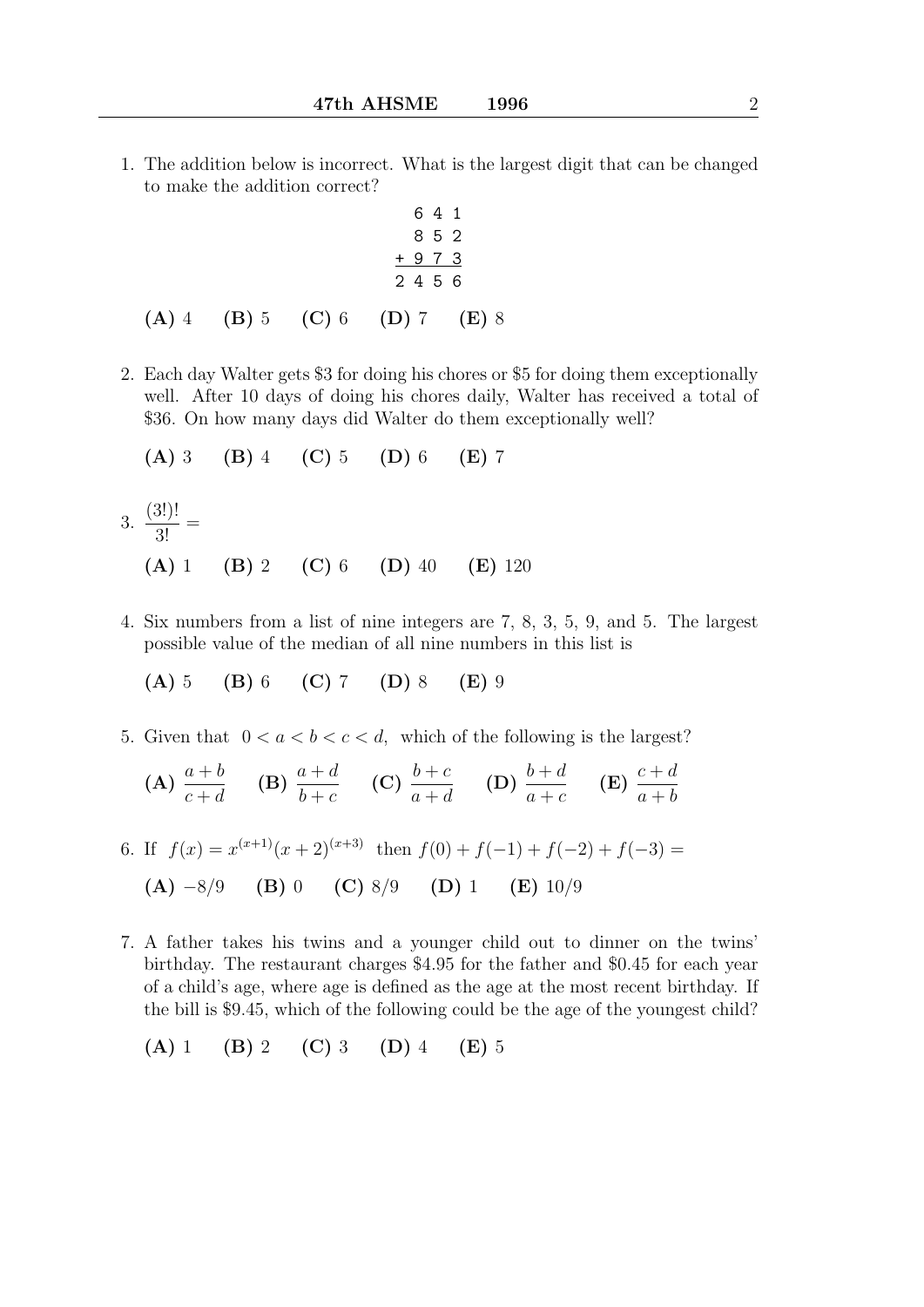8. If  $3 = k \cdot 2^r$  and  $15 = k \cdot 4^r$ , then  $r =$ 

(A)  $-\log_2 5$  (B)  $\log_5 2$  (C)  $\log_{10} 5$  (D)  $\log_2 5$ (E)  $\frac{5}{2}$ 

- 9. Triangle *PAB* and square *ABCD* are in perpendicular planes. Given that  $PA = 3$ ,  $PB = 4$ , and  $AB = 5$ , what is  $PD?$ √
	- (A) 5 (B)  $\sqrt{34}$  (C)  $\sqrt{41}$  (D) 2  $(E)$  8
- 10. How many line segments have both their endpoints located at the vertices of a given cube?

(A) 12 (B) 15 (C) 24 (D) 28 (E) 56

11. Given a circle of radius 2, there are many line segments of length 2 that are tangent to the circle at their midpoints. Find the area of the region consisting of all such line segments.

(A)  $\pi/4$  (B)  $4-\pi$  (C)  $\pi/2$  (D)  $\pi$  (E)  $2\pi$ 

12. A function f from the integers to the integers is defined as follows:

$$
f(n) = \begin{cases} n+3 & \text{if } n \text{ is odd} \\ n/2 & \text{if } n \text{ is even} \end{cases}
$$

Suppose k is odd and  $f(f(f(k))) = 27$ . What is the sum of the digits of k?

- (A) 3 (B) 6 (C) 9 (D) 12 (E) 15
- 13. Sunny runs at a steady rate, and Moonbeam runs  $m$  times as fast, where  $m$  is a number greater than 1. If Moonbeam gives Sunny a head start of h meters, how many meters must Moonbeam run to overtake Sunny?

**(A)** 
$$
hm
$$
 **(B)**  $\frac{h}{h+m}$  **(C)**  $\frac{h}{m-1}$  **(D)**  $\frac{hm}{m-1}$  **(E)**  $\frac{h+m}{m-1}$ 

- 14. Let  $E(n)$  denote the sum of the even digits of n. For example,  $E(5681) =$  $6 + 8 = 14$ . Find  $E(1) + E(2) + E(3) + \cdots + E(100)$ .
	- (A) 200 (B) 360 (C) 400 (D) 900 (E) 2250

.

.  $\overleftrightarrow{\phantom{...}}$ • P

 $\frac{B}{A}$  $C_{\bullet}$ <sub>D</sub>

 $\overline{\phantom{a}}$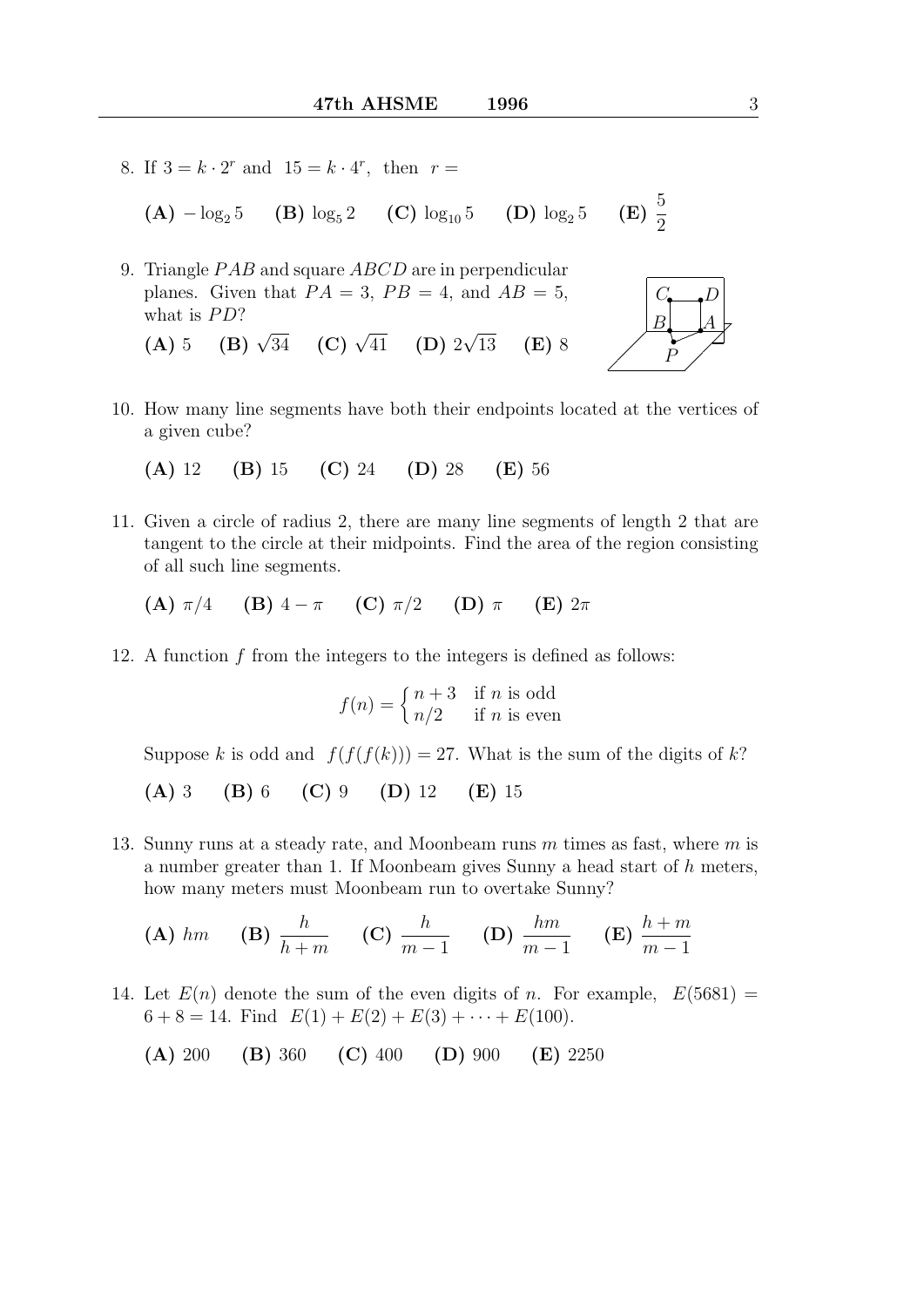15. Two opposite sides of a rectangle are each divided into  $n$  congruent segments, and the endpoints of one segment are joined to the center to form triangle A. The other sides are each divided into m congruent segments, and the endpoints of one of these segments are joined to the center to form triangle B. [See figure for  $n = 5$ ,  $m = 7$ . What is the ratio of the area of triangle  $A$  to the area of triangle  $B$ ? • • • • A



(A) 1 (B) 
$$
m/n
$$
 (C)  $n/m$  (D)  $2m/n$  (E)  $2n/m$ 

16. A fair standard six-sided die is tossed three times. Given that the sum of the first two tosses equals the third, what is the probability that at least one "2" is tossed?

(A) 
$$
\frac{1}{6}
$$
 (B)  $\frac{91}{216}$  (C)  $\frac{1}{2}$  (D)  $\frac{8}{15}$  (E)  $\frac{7}{12}$ 

17. In rectangle *ABCD*, angle *C* is trisected by  $\overline{CF}$ and  $\overline{CE}$ , where E is on  $\overline{AB}$ , F is on  $\overline{AD}$ ,  $BE = 6$ , and  $AF = 2$ . Which of the following is closest to the area of the rectangle ABCD? (A) 110 (B) 120 (C) 130 (D) 140

(E) 150



18. A circle of radius 2 has center at (2, 0). A circle of radius 1 has center at (5, 0). A line is tangent to the two circles at points in the first quadrant. Which of the following is closest to the y-intercept of the line?

**(A)** 
$$
\sqrt{2}/4
$$
 **(B)** 8/3 **(C)**  $1 + \sqrt{3}$  **(D)**  $2\sqrt{2}$  **(E)** 3

19. The midpoints of the sides of a regular hexagon ABCDEF are joined to form a smaller hexagon. What fraction of the area of ABCDEF is enclosed by the smaller hexagon? √ √



 $(A) \frac{1}{2}$ 2 (B) 3 3 (C)  $\frac{2}{5}$ 3 (D)  $\frac{3}{4}$ 4 (E) 3 2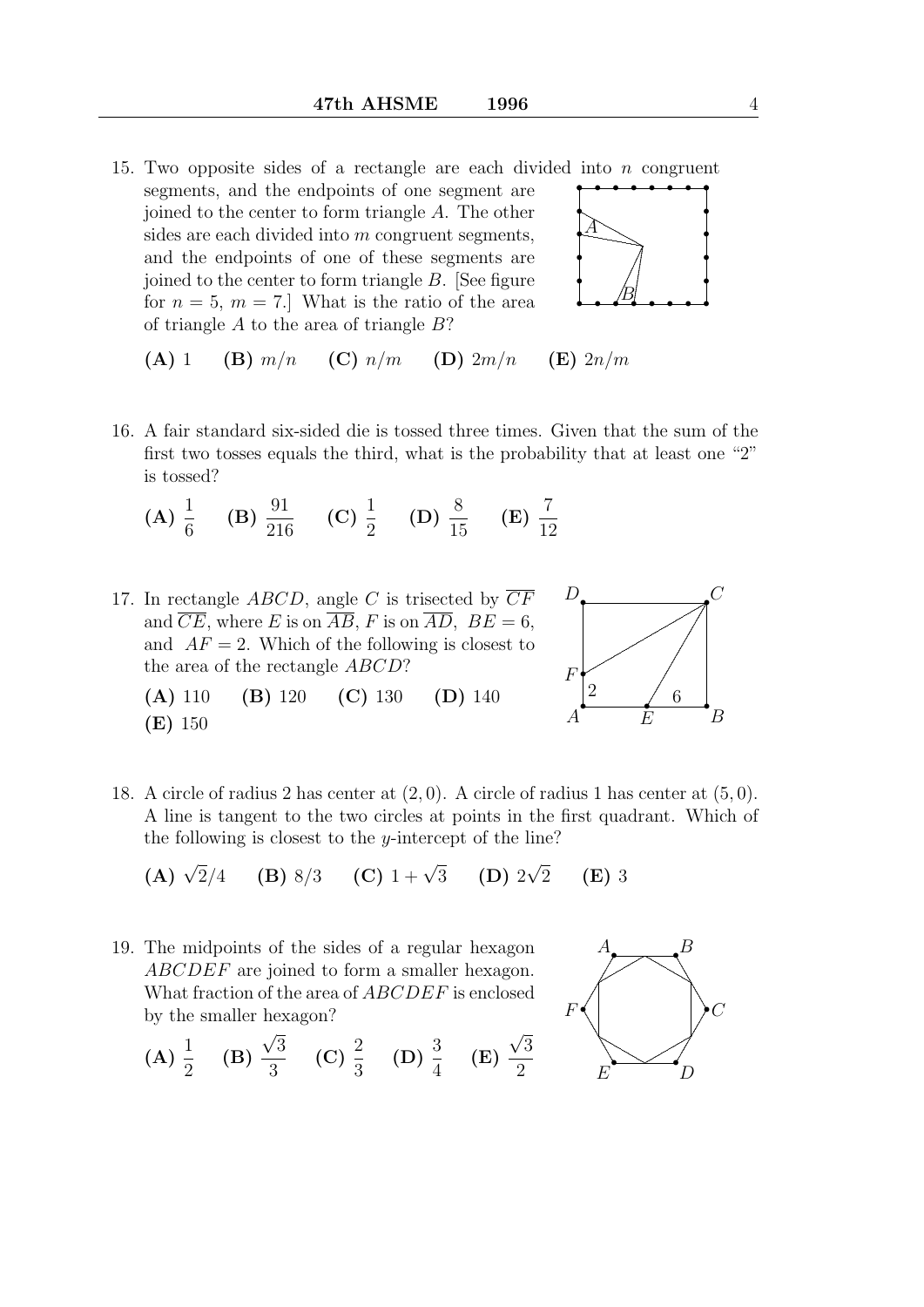20. In the xy-plane, what is the length of the shortest path from  $(0, 0)$  to  $(12, 16)$ that does not go inside the circle  $(x-6)^2 + (y-8)^2 = 25$ ?

**(A)** 
$$
10\sqrt{3}
$$
 **(B)**  $10\sqrt{5}$  **(C)**  $10\sqrt{3} + \frac{5\pi}{3}$  **(D)**  $40\frac{\sqrt{3}}{3}$  **(E)**  $10 + 5\pi$ 

21. Triangles ABC and ABD are isosceles with  $AB =$  $AC = BD$ , and  $\overline{BD}$  intersects  $\overline{AC}$  at E. If  $\overline{BD} \perp \overline{AC}$ , then  $\angle C + \angle D$  is  $(A)$  115° (B) 120◦  $(C) 130^\circ$ (D) 135◦ (E) not uniquely determined



22. Four distinct points,  $A$ ,  $B$ ,  $C$ , and  $D$ , are to be selected from 1996 points evenly spaced around a circle. All quadruples are equally likely to be chosen. What is the probability that the chord  $\overline{AB}$  intersects the chord  $\overline{CD}$ ?

(A) 
$$
\frac{1}{4}
$$
 (B)  $\frac{1}{3}$  (C)  $\frac{1}{2}$  (D)  $\frac{2}{3}$  (E)  $\frac{3}{4}$ 

23. The sum of the lengths of the twelve edges of a rectangular box is 140, and the distance from one corner of the box to the farthest corner is 21. The total surface area of the box is

(A) 776 (B) 784 (C) 798 (D) 800 (E) 812

24. The sequence

 $1, 2, 1, 2, 2, 1, 2, 2, 2, 1, 2, 2, 2, 2, 1, 2, 2, 2, 2, 2, 2, 1, 2, \ldots$ 

consists of 1's separated by blocks of 2's with  $n$  2's in the  $n<sup>th</sup>$  block. The sum of the first 1234 terms of this sequence is

(A) 1996 (B) 2419 (C) 2429 (D) 2439 (E) 2449

25. Given that  $x^2 + y^2 = 14x + 6y + 6$ , what is the largest possible value that  $3x + 4y$  can have?

(A) 72 (B) 73 (C) 74 (D) 75 (E) 76